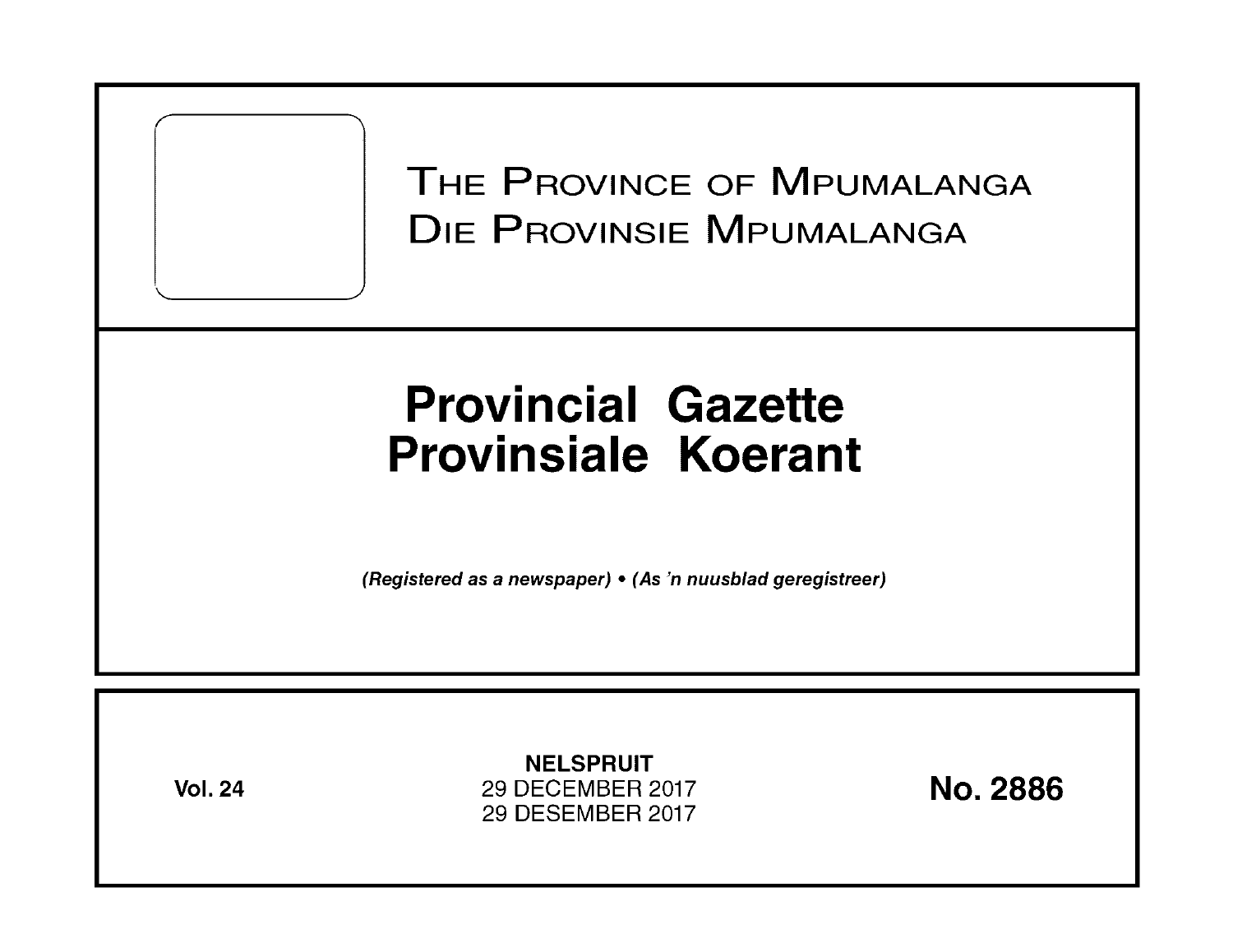## **CONTENTS**

|     |                                                                                                     | Gazette<br>No. | Page<br>No. |
|-----|-----------------------------------------------------------------------------------------------------|----------------|-------------|
|     | <b>GENERAL NOTICES • ALGEMENE KENNISGEWINGS</b>                                                     |                |             |
| 144 | Dr. JS. Moroka Spatial Planning and Land Use Management By Law, 2015: Erf 766 and 767, Siyabuswa-D  | 2886           | 11          |
| 145 | Dr. JS. Moroka Spatial Planning and Land Use Management By Law, 2015: Subdivision and rezoning of a | 2886           | 12          |
| 146 | Dr. JS. Moroka Spatial Planning and Land Use Management By Law, 2015: Rezoning of Erf 872,          | 2886           | 12          |
| 147 | Thembisile Hani Spatial Planning and Land Use Management Bylaw 2015: Subdivision and rezoning of a  | 2886           | 13          |
|     | <b>PROCLAMATION • PROKLAMASIE</b>                                                                   |                |             |
| 36  | Town-planning and Townships Ordinance (15/1986): Establish a Township on a portion of the Farm      | 2886           | 14          |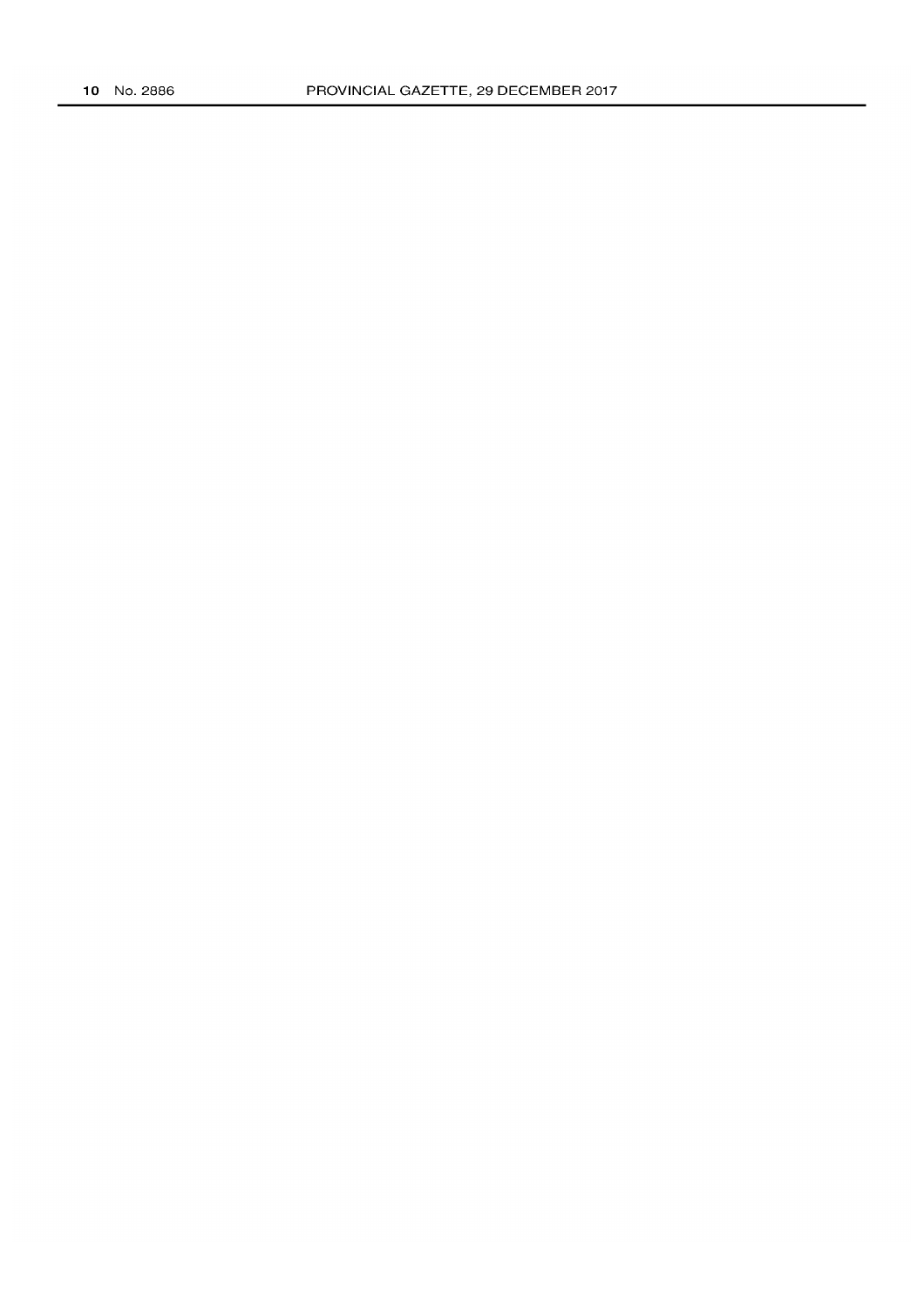# GENERAL NOTICES • ALGEMENE KENNISGEWINGS

## NOTICE 144 OF 2017

# SIMULTANEOUS APPLICATION FOR CONSOLIDATION AND REZONING OF ERF 766 AND 767 SIYABUSWA-D, SUBMITTED IN TERMS OF SECTION 73 (1) AND 62 (1) OF DR. JS. MOROKA SPATIAL PLANNING AND LAND USE MANAGEMENT BY LAW, 2015 FOR A DEVELOPMENT OF RENTAL ACCOMMODATION

We Khanyeng Trading Projects being the agent of the owner of the foresaid properties hereby give notice in terms of section 73 (1) and 62 (1) of Dr. JS. Moroka Spatial Planning and Land Use Management By Law, 2015 that we have applied to the Dr. JS. Moroka Local Municipality for the consolidation and rezoning of Erf 766 and 767 Siyabuswa-D for a development of rental accommodation at Siyabuswa-D.

Particulars of this application will lie for inspection during normal municipal office hours at Dr. JS. Moroka Municipal Offices at Siyabuswa for a period of 30 days from 22 December 2017 to 30 January 2018. Representations regarding the application must be lodged in writing to the office of the Municipal Manager: Dr JS Moroka Local Municipality 2601/3 Bongimfundo Street, Siyabuswa, 0472 for the period of 30 days from 22 December 2018 to (no later than 29 January 2018).

Address of the applicant: Suite 126, PIBag x06, Theresa Park, 0118

Cell: 082 6671544 or Email: khanyengtechnologies@gmail.com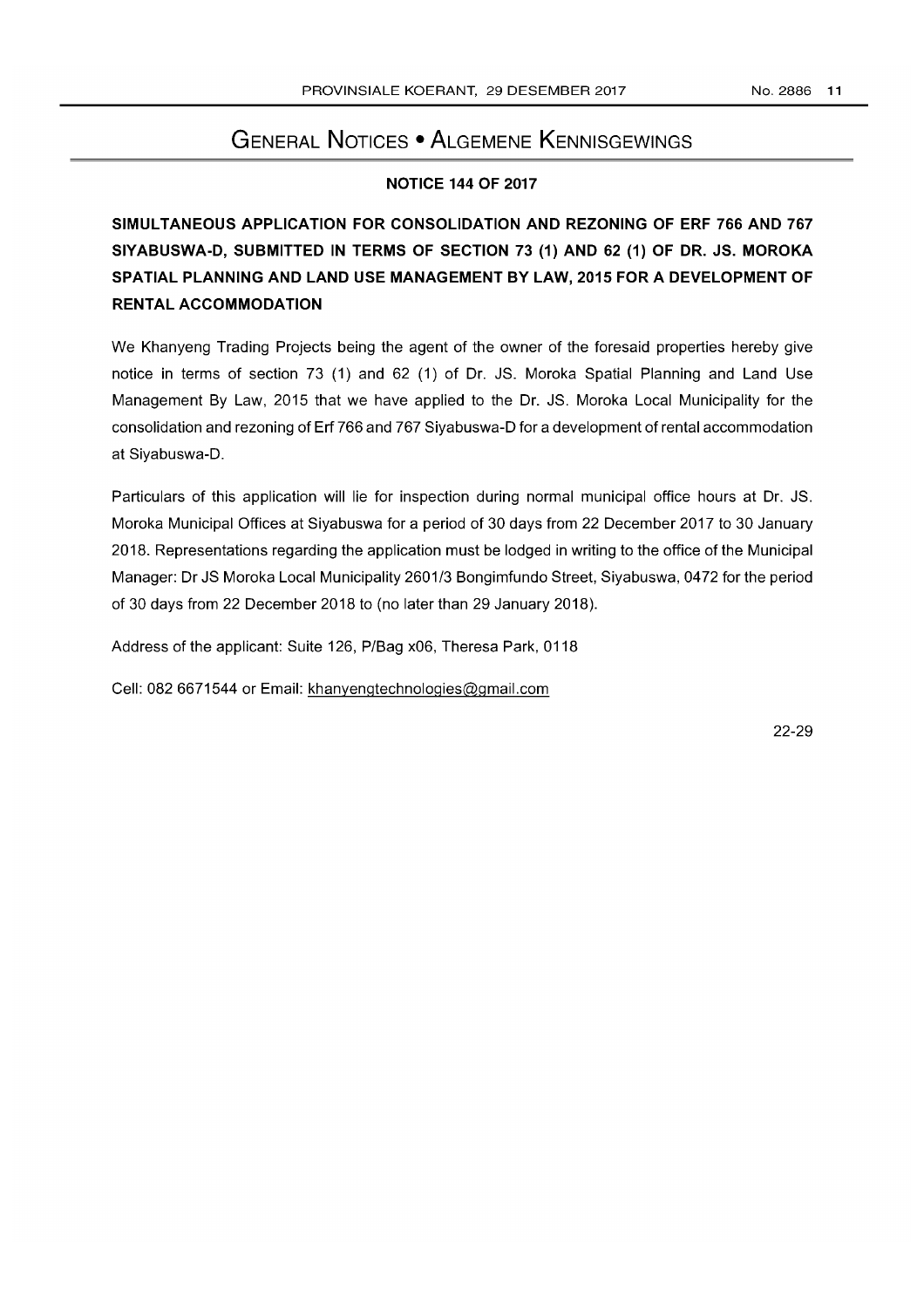### **NOTICE 145 OF 2017**

# **SIMULTANEOUS APPLICATION FOR SUBDIVISION AND REZONING OF A PORTION OF PORTION 5 OF THE FARM KAMEELRIVIER 160 JR, SUBMITTED IN TERMS OF SECTION 67 (1) AND 62 (1) OF DR. JS. MOROKA SPATIAL PLANNING AND LAND USE MANAGEMENT BY LAW, 2015 FOR A DEVELOPMENT OF A LODGE AT MAPHOTLA**

We Khanyeng Trading Projects being the agent of the applicant (Mr. K. Ntuli) beneficiary owner of the foresaid property hereby give notice in terms of section 67 (2) and 62 (1) of Dr. JS. Moroka Spatial Planning and Land Use Management By Law, 2015 that we have applied to the Dr. JS. Moroka Local Municipality for the subdivision and rezoning of a Portion of Portion 5 of the Kameelrivier 160 JR for a development of a lodge at Maphotla.

Particulars of this application will lie for inspection during normal municipal office hours at Dr. JS. Moroka Municipal Offices at Siyabuswa for a period of 30 days from 22 December 2017 to 30 January 2018. Representations regarding the application must be lodged in writing to the office of the Municipal Manager: Dr JS Moroka Local Municipality 2601/3 Bongimfundo Street, Siyabuswa, 0472 for the period of 30 days from 22 December 2018 to (no later than 29 January 2018).

Address of the applicant: Suite 126, P/Bag x06, Theresa Park, 0118

Cell: 082 6671544 or Email: khanyengtechnologies@gmail.com

22-29

### **NOTICE 146 OF 2017**

# **APPLICATION FOR REZONING OF ERF 872 SIYABUSWA-D SUBMITTED IN TERMS OF SECTION 62 (1) OF DR JS MOROKA SPATIAL PLANNING AND LAND USE MANAGEMENT BY LAW, 2015 FOR A DEVELOPMENT OF RENTAL ACCOMMODATION**

We Khanyeng Trading Projects being the agent of the owner of the foresaid property hereby give notice in terms of section 62 (1) of Dr. JS. Moroka Spatial Planning and Land Use Management By Law, 2015 that we have applied to the Dr. JS. Moroka Local Municipality for the rezoning of Erf 872 Siyabuswa-D for a development of rental accommodation at Siyabuswa-D.

Particulars of this application will lie for inspection during normal municipal office hours at Dr. JS. Moroka Municipal Offices at Siyabuswa for a period of 30 days from 22 December 2017 to 30 January 2018. Representations regarding the application must be lodged in writing to the office of the Municipal Manager: Dr JS Moroka Local Municipality 2601/3 Bongimfundo Street, Siyabuswa, 0472 for the period of 30 days from 22 December 2018 to (no later than 29 January 2018).

Address of the applicant: Suite 126, P/Bag x06, Theresa Park, 0118

Cell: 082 6671544 or Email: khanyengtechnologies@gmail.com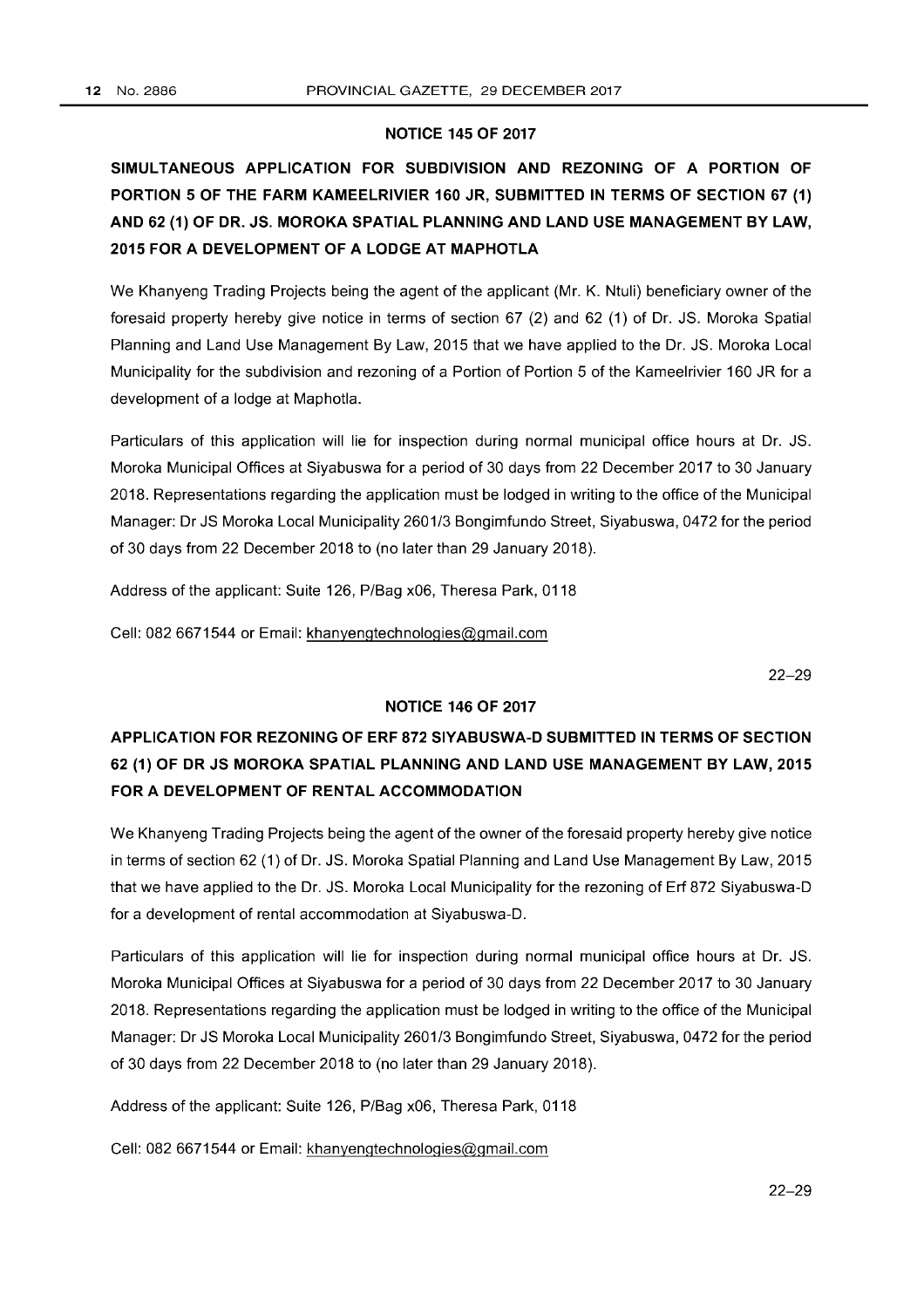## **NOTICE 147 OF 2017**

# **A SIMULTANEOUS APPLICATION FOR SUBDIVISION AND REZONING OF A PORTION OF THE REMAINDER OF PORTION 7 OF THE FARM ZUSTERHOEK 246 JR , SUBMITTED IN TERMS OF SECTION 71 (2) AND 66 (1) OF THE THEMBISILE HANI SPATIAL PLANNING AND LAND USE MANAGEMENT BY LAW, 2015 FOR A DEVELOPMENT OF A FILLING STATION**

We Khanyeng Trading Projects being an agent of the applicant (Mr.J. Rikotso) of the foresaid property hereby give notice in terms of Section 71 (2) & 66 (1) of Thembisile Hani Spatial Planning and Land Use Management Bylaw 2015, that we have applied to the Thembisile Hani Local Municipality for the subdivision and rezoning of foresaid property for the proposed development of a filling station and related activities at Montain View Zone 6, KwaMhlanga.

Particulars of this application will lie for inspection during normal office hours at municipal office at Kwaggafontein for a period of 30 days from 22 December 2017 to 5 February 2018. Representation regarding the application must be lodged in writing to the office of the Municipal Manager: Thembisile Hani Local Municipality Stand No: 5 kwaggafontein 0458 for the period of 30 days from 22 December 2017 to (no later than 2 February 2018).

Address of the applicant: Suite 126, P/Bag x06, Theresa Park, 0118

Cell: 082 6671544 or Email: khanyengtechnologies@gmail.com

22-29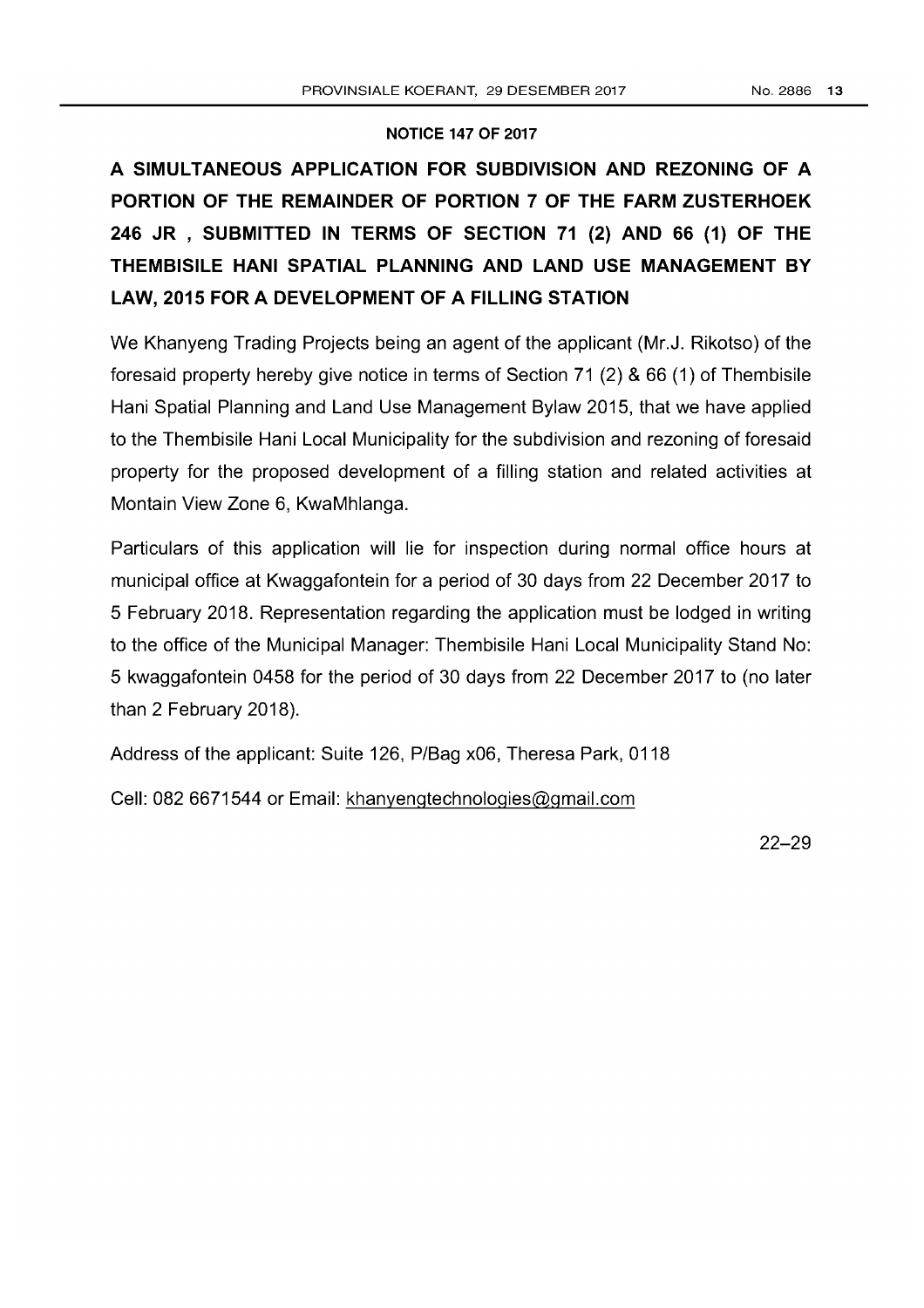## **PROCLAMATION • PROKLAMASIE**

### PROCLAMATION 36 OF 2017

STATEMENT OF CONDITIONS UNDER WHICH THE APPLICATION MADE BY NELSPRUIT TOWN COUNCIL (HEREINAFTER REFERRED TO AS - The APPLICANT) IN TERMS OF THE PROVISIONS OF CHAPTER 4 OF THE TOWN PLANNING AND TOWNSHIPS ORDINANCE, 1986 (ORDINANCE 15 OF 1986), FOR PERMISSION TO ESTABLISH A TOWNSHIP ON A PORTION OF THE FARM NYMAZANE 137 REGISTRATION DIVISION J.U. MPUMALANGA, HAS BEEN **GRANTED.** 

### CONDITIONS TO BE COMPILED WITH PRIOR TO THE DECLARATION OF 1. THE TOWNSHIP AS AN APPROVED TOWNSHIP

### $(1)$ GENERAL

The applicant must comply to the requirements of section 109 and 110 of the Town Planning and Townships Ordinance, 1986 (Ord 15 of 1986).

#### **CONDITIONS OF ESTABLISHMENT** ng.

### $(1)$ **NAME**

The name of the township shall be DLAMINI.

### $(2)$ DESIGN

The township shall consist of erven and streets as indicated on Lavout Plan LP/DLAMINI/1096.

#### DISPOSAL OF EXISTING CONDITIONS OF TITLE (3)

All erven in the township shall be made subject to existing conditions 1. and servitudes which were not cancelled or otherwise dealt with, if any, including the reservation of mineral rights, but excluding the following conditions that will not be transferred to the individual erven in the township:

#### regard to  $\mathbb{Z}^m$ WITH PORTION of the FARM 1.1 **BROEDERSVREDE 136 REGISTRATION DIVISION J.U.**

Gedeelte "A" van die plaas BROEDERSVREDE Nr. 136.  $\mathbb{Z}^n$ Registrasieafdeling J.U. (die Resterende Gedeelte waarvan hiermee getransporteer word) is spesiaal onderhewig aan en geregtig tot die volgende serwitute en voorwaardes:-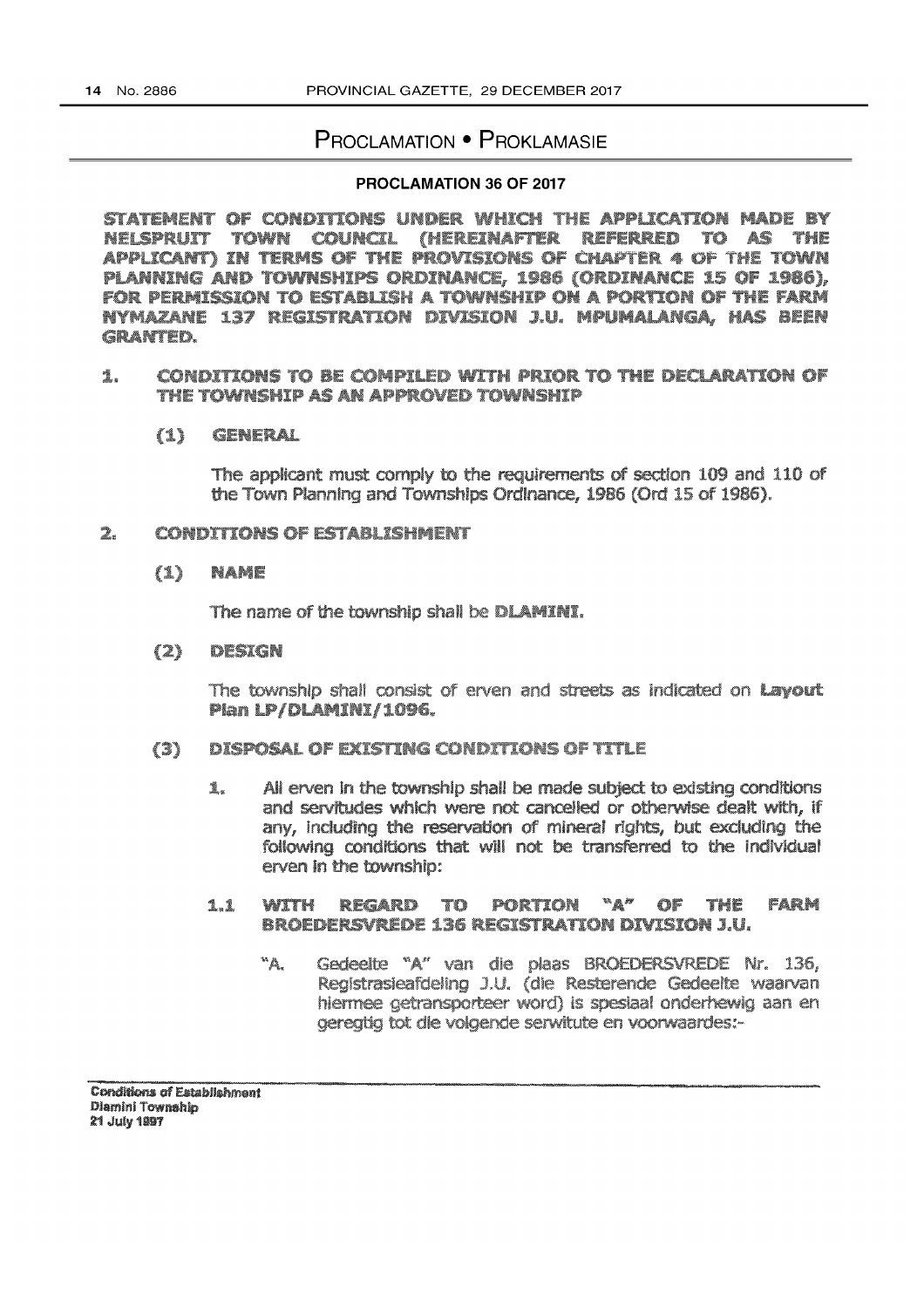- Subject to the reservation to the State of all rights to {ä} minerals, mineral products, mineral oils, metals and precious stones on or under the land.
- Subject to the right or power the Minister of Lands  $\langle 0 \rangle$ which has been expressly reserved to him from time to time by writing under his hand, to authorise and allow the construction, laying, repair, maintenance and free use of channel or furrow or of pipes, through, over or under Portion "A" of the said farm BROEDERSVREDE (a Portion of which is hereby transferred) for the purpose of conducting water for domestic stock, irrigation or other general purposes from any river or other sources of supply upon or outside the said Portion "A" to adjoining or other land; subject to the payment to the transferee of such compensation for actual damage occasioned to him as may be mutually agreed upon between the transferee and the parties for whose benefit the Channel or furrow is constructed. or pipes are laid, or failing such agreement as may be determined by arbitration in the manner provided by the Arbitration Ordinance, 1904"
- B. Die eiendom hiermee getransporteer is onderhewig aan die voorwaarde dat alle handelsregte waarop die elendom wat hiermee getransporteer word, geregtig is, voorbehou en gereserveer is ten gunste van JOHANNES CHRISTOFFEL DE WET BOTHA, gebore op 20 Maart 1901, sy Erfgename, Eksekuteurs, Regverkrygendes of Opvolgers in Titel as elenaar van Gedeelte 22 ('n Gedeelte van Gedeelte A) van die Plaas BROEDERSVREDE Nr. 136, Registrasie afdeling J.U., distrik NELSPRUTT, groot 50 (Vyftig) Morg, wat kragtens Sertifikaat van Geregistreede Titel Nr. 7852/1948 op die 11de Maart 1948 in sy naam geregistreer is."

#### 1 with REGARD PORTION mga 23 FARM TC. 03 THE **BROEDERSVREDE 136 REGISTRATION DIVISION J.U.**

- $"$ (a) Subject to the reservation to the State of all rights to minerals, mineral products, mineral oils, metals and precious stones on or under the land,
- Gedeelte "A" van die plaas BROEDERSVREDE Nr. 136, Å. Registrasieafdeling J.U. (die Resterende Gedeelte waarvan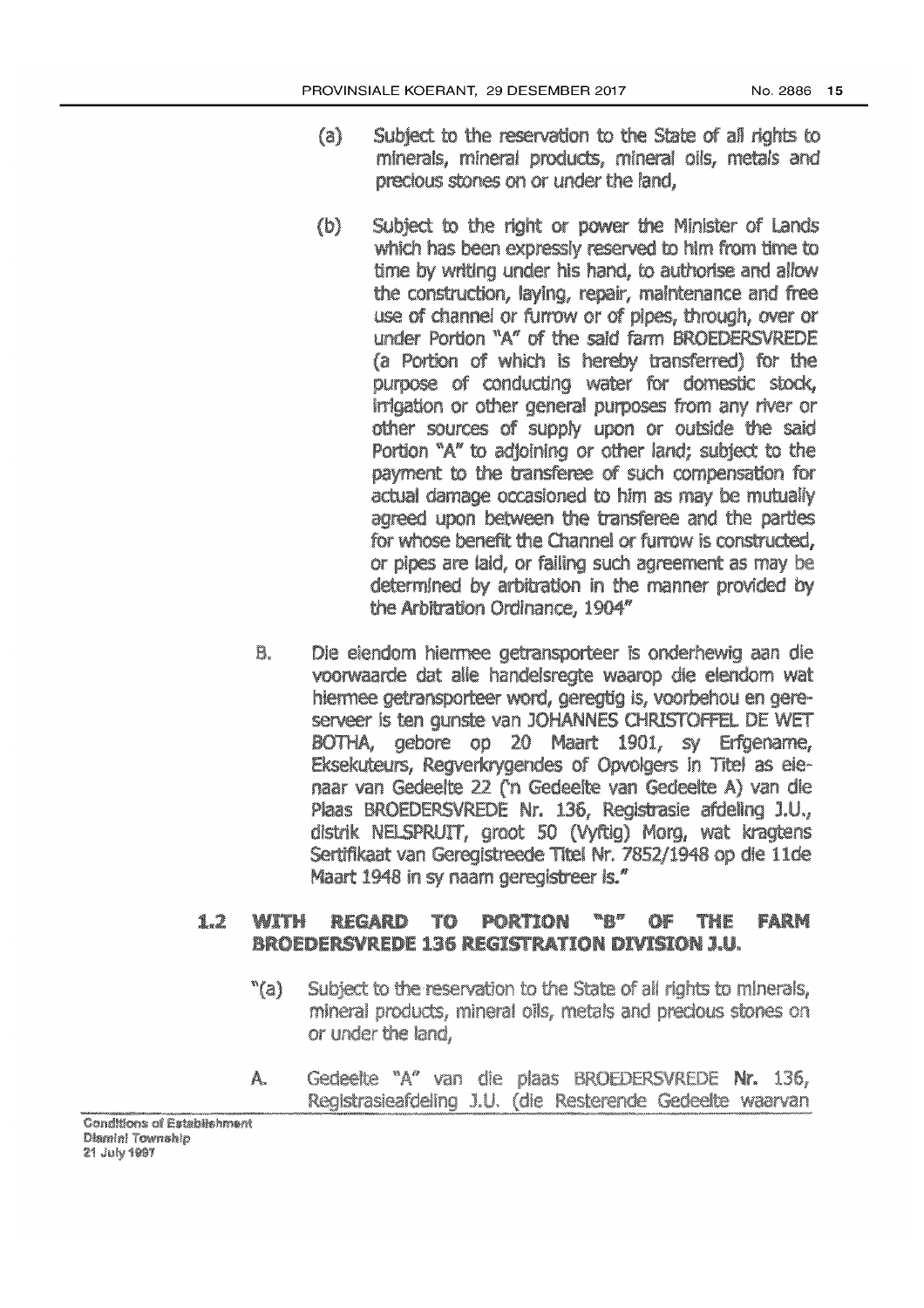hiermee getransporteer word) is spesiaal onderhewig aan en geregtig tot die volgende serwitute en voorwaardes:-

- $(b)$ Subject to the right or power the Minister of Lands which has been expressly reserved to him from time to time by writing under his hand, to authorise and allow the construction, laying, repair, maintenance and free use of channel or furrow or of pipes, through, over or under Portion "A" of the said farm BROEDERSVREDE (a Portion of which is hereby transferred) for the purpose of conducting water for domestic stock, Irrigation or other general purposes from any river or other sources of supply upon or outside the sald Portion "A" to adjoining or other land; subject to the payment to the transferee of such compensation for actual damage occasioned to him as may be mutually agreed upon between the transferee and the parties for whose benefit the Channel or furrow is constructed, or pipes are laid, or failing such agreement as may be determined by arbitration in the manner provided by the Arbitration Ordinance, 1904"
- Die eiendom hiermee getransporteer is onderhewig aan die R. voorwaarde dat alle handelsregte waarop die eiendom wat hiermee getransporteer word, geregtig is, voorbehou en gereserveer is ten gunste van JOHANNES CHRISTOFFEL DE WET BOTHA, gebore op 20 Maart 1901, sy Erfgename, Eksekuteurs, Regverkrygendes of Opvolgers in Titel as elenaar van Gedeelte 22 ('n Gedeelte van Gedeelte A) van die Plaas BROEDERSVREDE Nr. 136, Registrasie afdeling J.U., distrik NELSPRUIT, groot 50 (Vyftig) Morg, wat kragtens Sertifikaat van Geregistreede Titel Nr. 7852/1948 op die 11de Maart 1948 in sy naam geregistreer is."

#### T0 PORTION ng n OF. Farm 13 REGARD THE with **BROEDERSVREDE 136 REGISTRATION DIVISION J.U.**

- $"$ (a) Subject to the reservation to the State of all rights to minerals, mineral products, mineral oils, metals and precious stones on or under the land,
- Gedeelte "A" van die plaas BROEDERSVREDE Nr. 136, A. Registrasieafdeling J.U. (die Resterende Gedeelte waarvan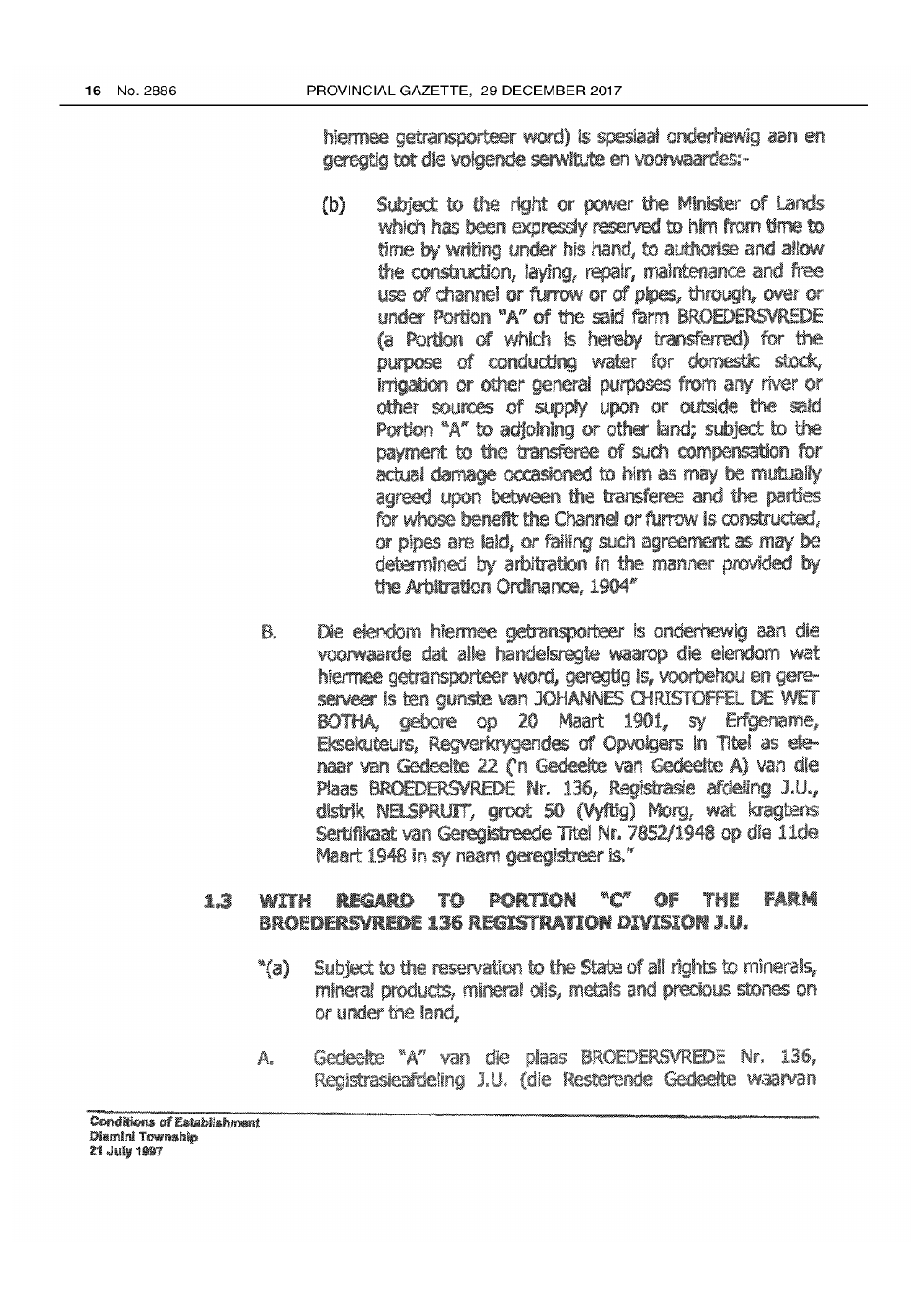hiermee getransporteer word) is spesiaal onderhewig aan en geregtig tot die volgende serwitute en voorwaardes:-

- Subtect to the right or power the Minister of Lands  $(b)$ which has been expressly reserved to him from time to time by writing under his hand, to authorise and allow the construction, laving, repair, maintenance and free use of channel or furrow or of pipes, through, over or under Portion "A" of the said farm BROEDERSVREDE (a Portion of which is hereby transferred) for the purpose of conducting water for domestic stock, irrigation or other general purposes from any river or other sources of supply upon or outside the said Portion "A" to adioining or other land: subject to the payment to the transferee of such compensation for actual damage occasioned to him as may be mutually agreed upon between the transferee and the parties for whose benefit the Channel or furrow is constructed. or pipes are laid, or failing such agreement as may be determined by arbitration in the manner provided by the Arbitration Ordinance, 1904"
- Die eiendom hiermee getransporteer is onderhewig aan die B. voorwaarde dat alle handelsregte waarop die eiendom wat hiermee getransporteer word, geregtig is, voorbehou en gereserveer is ten gunste van JOHANNES CHRISTOFFEL DE WET BOTHA, gebore op 20 Maart 1901, sy Erfgename, Eksekuteurs, Regverkrygendes of Opvolgers in Titel as elenaar van Gedeelte 22 ('n Gedeelte van Gedeelte A) van die Plaas BROEDERSVREDE Nr. 136, Registrasie afdeling J.U., distrik NELSPRUIT, groot 50 (Vyftig) Morg, wat kragtens Sertifikaat van Geregistreede Titel Nr. 7852/1948 op die 11de Maart 1948 In sy naam geregistreer is."

#### ™∰ PORTION OF. Farm 1.A with REGARD TO THE **BROEDERSVREDE 136 REGISTRATION DIVISION J.U.**

- Subject to the reservation to the State of all rights to minerals,  $"$ (a) mineral products, mineral oils, metals and precious stones on or under the land.
- Gedeelte "A" van die plaas BROEDERSVREDE Nr. 136, A. Registrasieafdeling J.U. (dle Resterende Gedeelte waarvan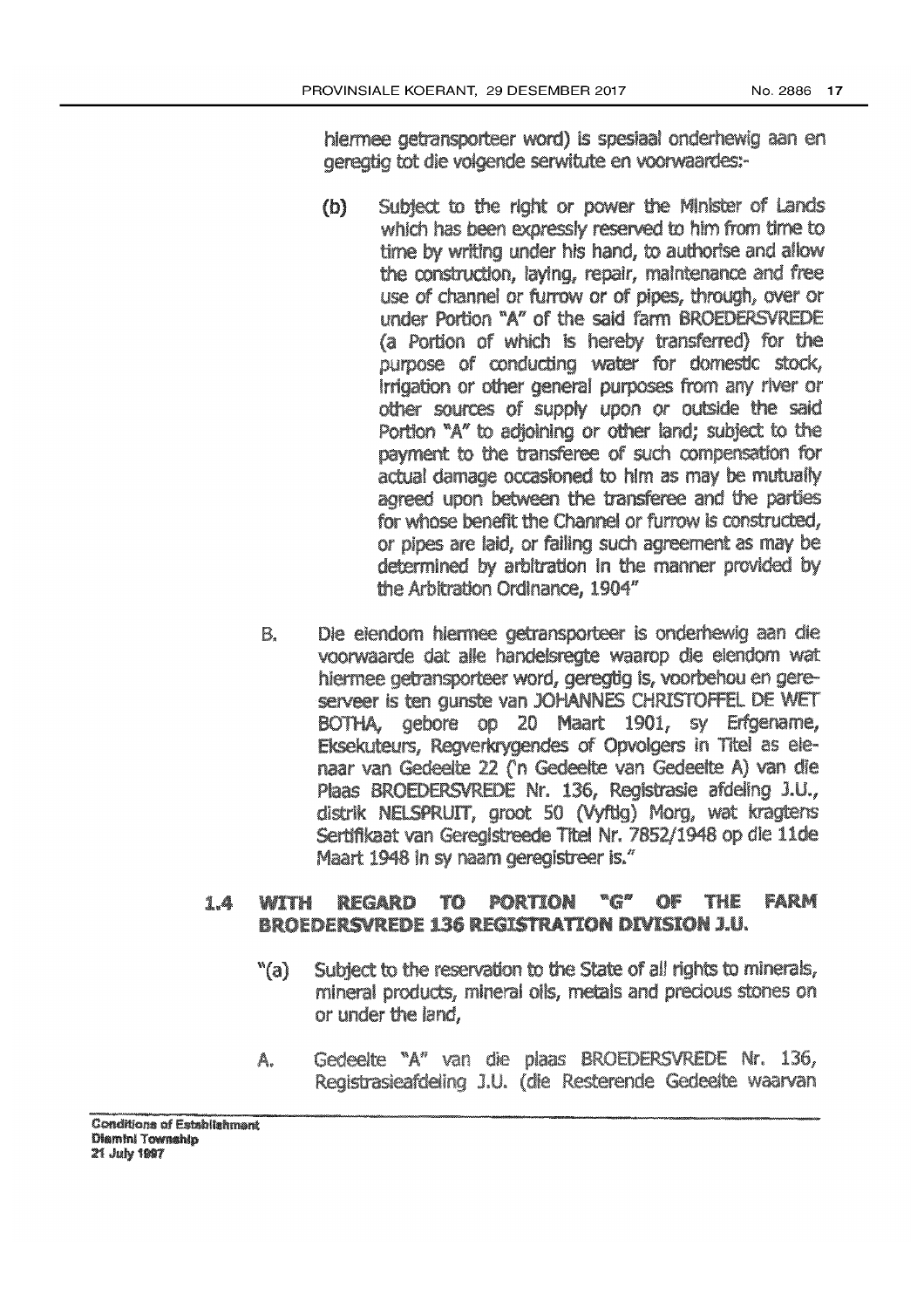hiermee getransporteer word) is spesiaal onderhewig aan en dereggia tot die volgende serwitute en voorwaardes:-

- Subject to the right or power the Minister of Lands  $(b)$ which has been expressly reserved to him from time to time by writing under his hand, to authorise and allow the construction, laving, repair, maintenance and free use of channel or furrow or of pipes, through, over or under Portion "A" of the said farm BROEDERSVREDE (a Portion of which is hereby transferred) for the purpose of conducting water for domestic stock, irrigation or other general purposes from any river or other sources of supply upon or outside the said Portion "A" to adjoining or other land; subject to the payment to the transferee of such compensation for actual damage occasioned to him as may be mutually agreed upon between the transferee and the parties for whose benefit the Channel or furrow is constructed, or pipes are laid, or falling such agreement as may be determined by arbitration in the manner provided by the Arbitration Ordinance, 1904"
- Die eiendom hiermee getransporteer is onderhewig aan die B. voorwaarde dat alle handelsregte waarop die eiendom wat hiermee getransporteer word, geregtig is, voorbehou en gereserveer is ten gunste van JOHANNES CHRISTOFFEL DE WET BOTHA, gebore op 20 Maart 1901, sy Erfgename, Eksekuteurs, Regverkrygendes of Opvolgers in Titel as elenaar van Gedeelte 22 ('n Gedeelte van Gedeelte A) van die Plaas BROEDERSVREDE Nr. 136, Registrasie afdeling J.U., distrik NELSPRUIT, groot 50 (Vyftig) Morg, wat kragtens Sertifikaat van Geregistreede Titel Nr. 7852/1948 op die 11de Maart 1948 in sy naam geregistreer is."

#### $" \mathbb{D}'''$ of THE FARM 1.5 wtth REGARD TC. portion BROEDERSVREDE 136 REGISTRATION DIVISION J.U.

- ۳Ą. SPESIAAL ONDERHEWIG aan die volgende serwitute en voorwaardes:-
	- Subject to the reservation to the State of all rights to (a) minerals, mineral products mineral oils, metals and precious stones on or under the land.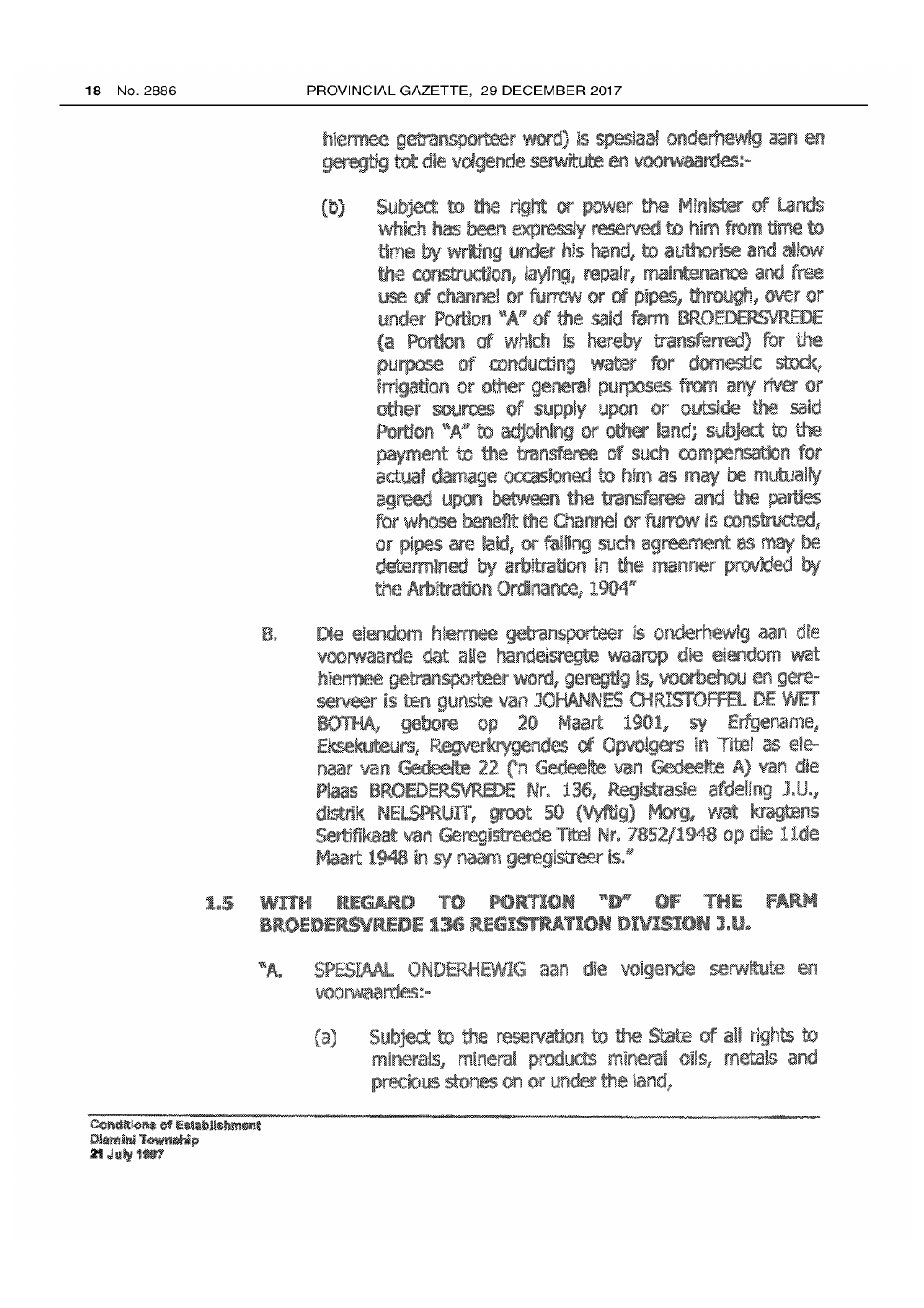(b) Subject to the right or power the Minister of Lands which has been expressly reserved to him from time to time by writing under his hand, to authorise and allow the construction, laying, repair, maintenance and free use of channel or furrow or of plpes, through, over or under the land hereby transferred for the purpose of conducting water for domestic stock, irrigation or other general purposes from any river or other sources of supply upon or outside the said land to adjoining or other land; subject to the payment to the Transferee of such compensation for actual damage thereby occasioned to him as may be mutually egreed upon between the Transferee and the party or parties for whose benefit the channel or furrow is constructed, or pipes are laid, or falling such agreement, as may be determined by arbitration in the manner provided by the Arbitration Ordinance, 1904.

EN VERDER ONDERHEWIG aan die volgende voorwaardes:-

- DAT JOHANNES CHRISTOFFEL DE WET BOTHA en SY OP-8. volgers in Titel as elenaars van Gedeelte 22 ('n Gedeelte van Gedeelte A) van die plaas BROEDERSVREDE Nr. 136, Registrasieafdeling J.U., distrik NELSPRUIT, deur hom gehou onder sertifikaat van Geregistreede Titel Nr. 7852/1948, gedateer die 11de dag van Maart 1948, die reg van toegang van die winkel geleë op sulk Gedeelte 22 tot by die hoofpad van Karino na Nzamanzane.
- DAT LOURENS PETRUS BADENHORST en sy Opvolgers in Titel C as elenaars van die elendom hiermee getransporteer en Gedeelte E van die gesegde plaas getransporteer onder paragraaf 6 hiervan, nie geregtig sal wees om op gemelde grond enige handel of besigheld te dryf wat die uitreik van lisensle volgens die Lisensie Konsolidasie Wet van 1926 of enige wysiging daarvan sal vereis sonder die toestemming van ge-SEXTORE JOHANNES CHRISTOFFEL DE WET BOTHA OF SY ODvolgers in Titel as die elenaars van die gemeide Gedeelte 22 van die plaas BROEDERSVREDE Nr. 13, Registrasieafdeling J.U., gehou onder Sertifikaat van Geregistreede Titel Nr. 7852/194S, gedateer die 11de dag van Maart 1948;"

#### ng pi RFGARD men PORTION o TWEE FARM 1.6 with **BROEDERSVREDE 136 REGISTRATION DIVISION J.U.**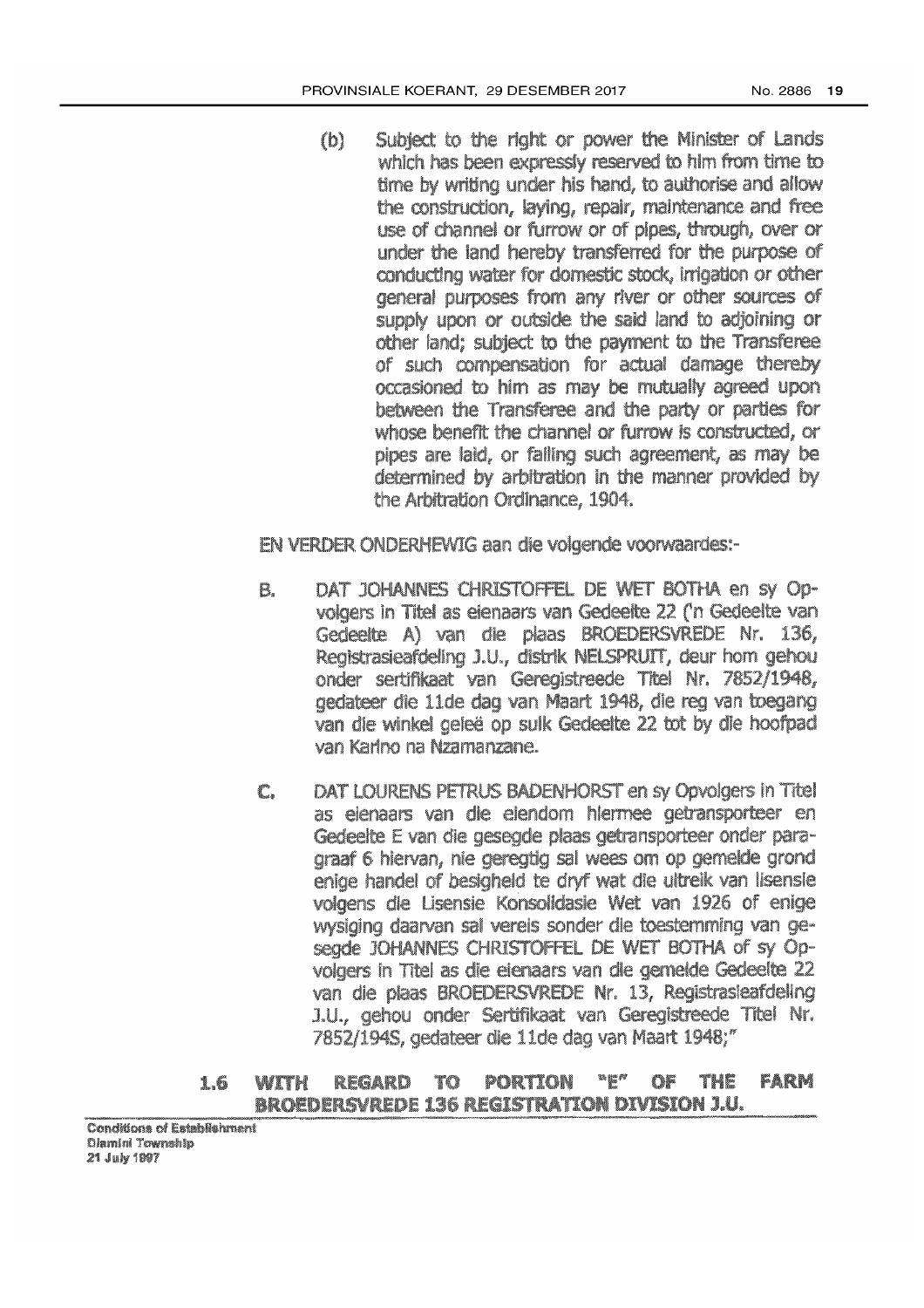- ×А. SPESIAAL ONDERHEWIG aan die volgende serwitute en kondisies:-
	- $\{a\}$ Subject to the reservation to the State of all rights to minerals, mineral products, mineral oils, metals and precious stones on or under the land.
	- $(b)$ Subject to the right or power the Minister of Lands which has been expressly reserved to him from time to time by writing under his hand, to authorise and allow the construction, laving, repair, maintenance and free use of channel or furrow or of pipes, through, over or under the land hereby transferred for the purpose of conducting water for domestic stock, irrigation or other general purposes from any river or other sources of supply upon or outside the said land to adjoining or other land; subject to the payment to the Transferee of such compensation for actual damage thereby occasioned to him as may be mutually agreed upon between the Transferee and the party or parties for whose benefit the channel or furrow is constructed, or pipes are laid, or failing such agreement, as may be determined by arbitration in the manner provided by the Arbitration Ordinance, 1904.

**EN VERDER ONDERHEWIG aan die volgende voorwaardes:-**

- ß. DAT JOHANNES CHRISTOFFEL DE WET BOTHA en sy OPvolgers In Titel as elenaars van Gedeelte 22 ('n Gedeelte van Gedeelte A) van die plaas BROEDERSVREDE Nr. 136. Registrasieafdeilng J.U., distrik NELSPRUIT, deur hom gehou onder sertifikaat van Geregistreede Titel Nr. 7852/1948, dedateer die 11de dad van Maart 1948, die reg van toegang van die winkel geleë op sulk Gedeelte 22 tot by die hoofpad van Karino na Nzamanzane.
- DAT LOURENS PETRUS BADENHORST en sy Opvolgers in Titel € as elenaars van die elendom hiermee getransporteer en Gedeelte E van die gesegde plaas getransporteer onder paragraaf 6 hiervan, nie geregtig sal wees om op gemelde grond enige handel of besigheid te dryf wat die uitrelk van lisensie volgens die Lisensie Konsolidasie Wet van 1926 of enige wysiging daarvan sal vereis sonder die toestemming van ge-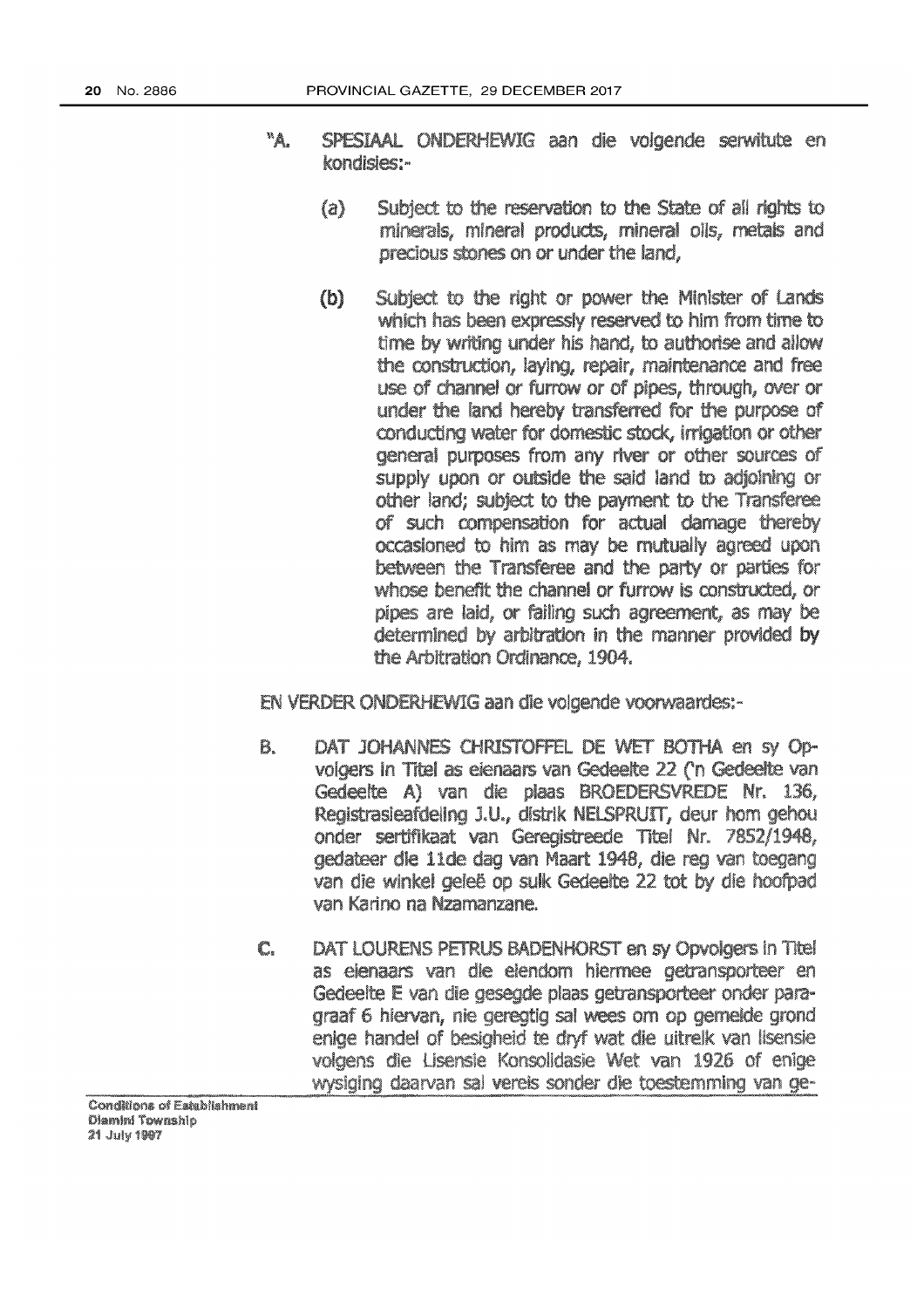seade JOHANNES CHRISTOFFEL DE WET BOTHA of sy Opvolgers in Titel as die eienaars van die gemelde Gedeelte 22 van die plaas BROEDERSVREDE Nr. 13, Registrasieafdeling J.U., gehou onder Sertifikaat van Geregistreede Titel Nr. *7852/1945*1 gedatoor die 1 ide dag van Maan *1948;\$1* 

## 1.7 WITH REGARD TO PORTION 1 OF THE FARM NYMASAAN 137 REGISTRATION DIVISION J.U.

- \\1. Ole regte wn die Staats-President soos voorslen in Artikel 31 en 34 van die Kroongrond Nedersettingswet, 1912, die mlnerale regte synde speslaa! voomehou aan die staat onder Artlkel31.
- 2. Onderworpe aan twee Ultspanningserwitute, tesaam groot *1/75ste van 4184,4050 morg.*

Para 7

Endossement kragtens Artikel 167 van Wet 20 van 1967.

Kragtens aansoek K2889/1984 gedateer 10 Augustus 1984 vestig die. reg op edelmetale, onedele minerale, aardolie en edelgesteentes in binnegemelde eiendom Gedeelte 1 van die plaas NYAMAZAAN 137 J.U. In naam van die Suid-Afrikaanse Ontwikkelingstrust."

## 1.8 WITH REGARD TO THE REMAINING EXTENT OF THE FARM NYMASAAN 137 REGISTRATION DIVISION J.U.

"ONDERWORPE aan die regte van die Staats-President soos voorsien in Artikels 31 en 34 van die Kroongrond Nedersettingswet, 1912, die minerale regte synde spesiaal voorbehou aan die staat onder Artikel 31.

Endossement kragtens Artikel 167(2) van Wet 20 van 1967.

Kragtens artikel 167(1) Wet 20 /1967 berus die minerale regte hierin omskryf now in die Suid Afrtkaanse Ontwikkelingstrust 500\$ meer volledig sal blyk uit Uitvoerende Raad Minute Nr 1319 gedateer 12 Desember 1983 geliaseer in *NK* leer 24/4/55/3 (Vol 4),

Vide aansoek K2890/84RM."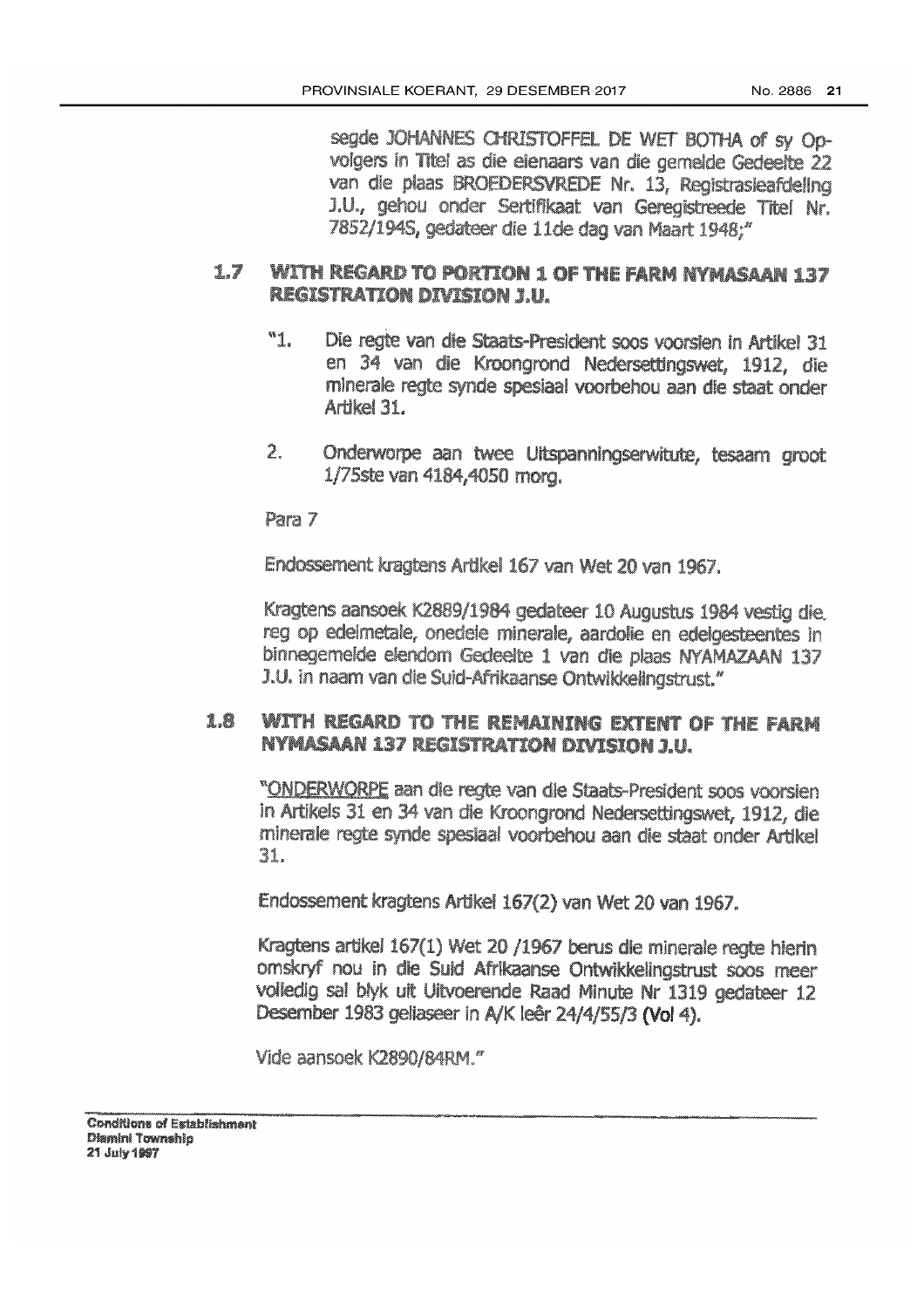### 2. CONDITIONS OF TITLE

- THE ERVEN MERITIONED BELOW SHALL BE SUBJECT TO THE 31 CONDITION AS INDICATED. LAID DOWN BY THE TOWN COUNCIL OF NELSPRUIT IN TERMS OF THE PROVISIONS OF THE TOWN PLANNING AND TOWNSHIPS ORDINANCE, 1986 (ORDINANCE 15 OF 1986)
	- ALL ERVEN A.,
		- The erf is subject to a servitude 2m wide in favour of the  $\{a\}$ Nelspruit Town Council, for sewerage and other municipal purposes along any two boundaries other than a street boundary and in the case of a panhandle erf, an additional servitude for municipal purposes 2m wide across the access portion of the erf, if and when required by the Council: Provided that the Council may dispense with any such servitude.
		- No building or other structure shall be erected within the  $(b)$ aforesaid servitude area and no large rooted trees shall be planted within the area of such servitude or within 2m thereof.
		- The Town Council of Nelspruit shall be entitled to deposit  $\langle C \rangle$ temporarily on the land adjoining the aforesaid servitude area such material as may be excavated by it during the course of construction, maintenance or renxival of such sewerage mains and other works as it, to its discretion may deem necessary and shall further be entitled to reasonable access to the said land for the aforesaid purpose subject to any damage done during the process of the construction, maintenance or removal of such sewerage mains and other works being made good by the Coundl
		- The stand is situated In an area which has soil conditions  $(d)$ which could detrimentally effect buildings and structures and be the cause of damage. Building plans which are submitted to the town council for approval must contain remedial actions which are in accordance with the recommendations contained in the geo-technical report that was compiled for the township so as to eliminate possible damage to buildings and structures as a result of the unfavourable soil conditions, unless proof can be submitted to the town council that such remedial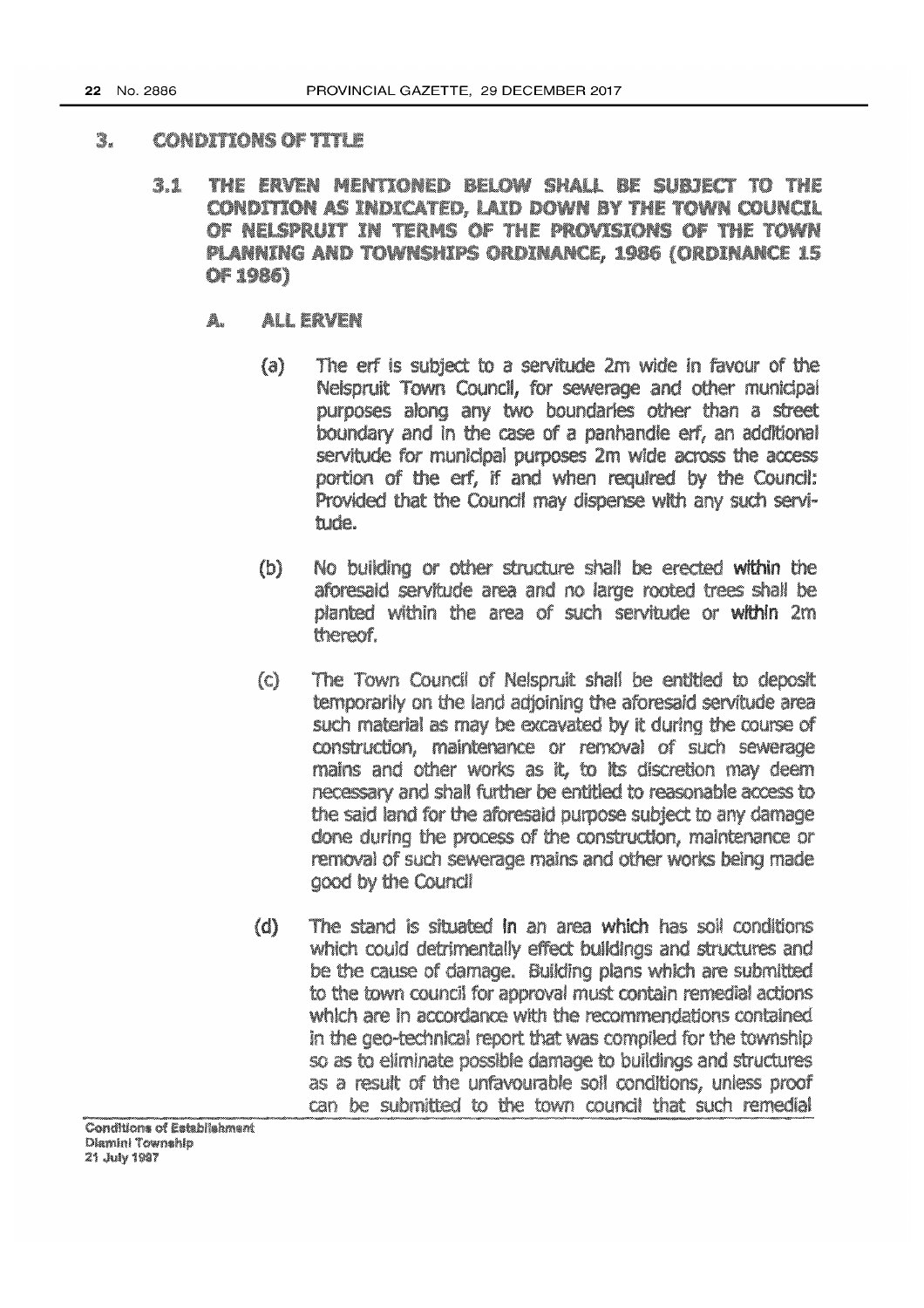actions are unnecessary or the same result could be achieved In a more effective manner.

- CONDITIONS WHICH. IN ADDITION TO THE EXISTING PROVISIONS OF Ø., THE RULING TOWN PLANNING SCHEME, HAVE TO BE INCORPORATED IN THE NELSPRUIT TOWN PLANNING SCHEME, 1989. IN TERMS OF SECTION 125 OF ORDINANCE 15 OF 1986
	- Ä. RESIDENTIAL 5

**Erven 1 to 70** are subject to the following conditions:

- $(a)$ The erf and the buildings erected thereon, or which are to be erected thereon, shall only be used for dwellings and with the special consent of the local authority for places of public worship, places of instruction, social halls, institutions, special uses, quest houses and tuck shops.
- The density of the erf may not exceed 1 dwelling unit per erf.  $(b)$
- $\mathcal{L}$ The height of bulklings may not exceed 3 storeys.
- The coverage of buildings shall not exceed 50% of the area of  $(d)$ the erf.
- Buildings, including outbuildings, hereafter erected on the erf  $(e)$ shall not be less than 3m from any street boundary and not less than 2m from any side boundary. Provided that the Local Authority may relax any such restriction if in its opinion it would lead to a general improvement of the development of the erf.

### PUBLIC OPEN SPACES 8.

**Erf 71** is subject to the following condition:

- The erf and the buildings erected thereon or which are to be erected  $(a)$ thereon, may only be used for parks, public sport and recreational areas, public open spaces, gardens, play parks and souares.
- Ð. **ERVEN SUBJECT TO FURTHER CONDITIONS:** 
	- ALL ERVEN 1.